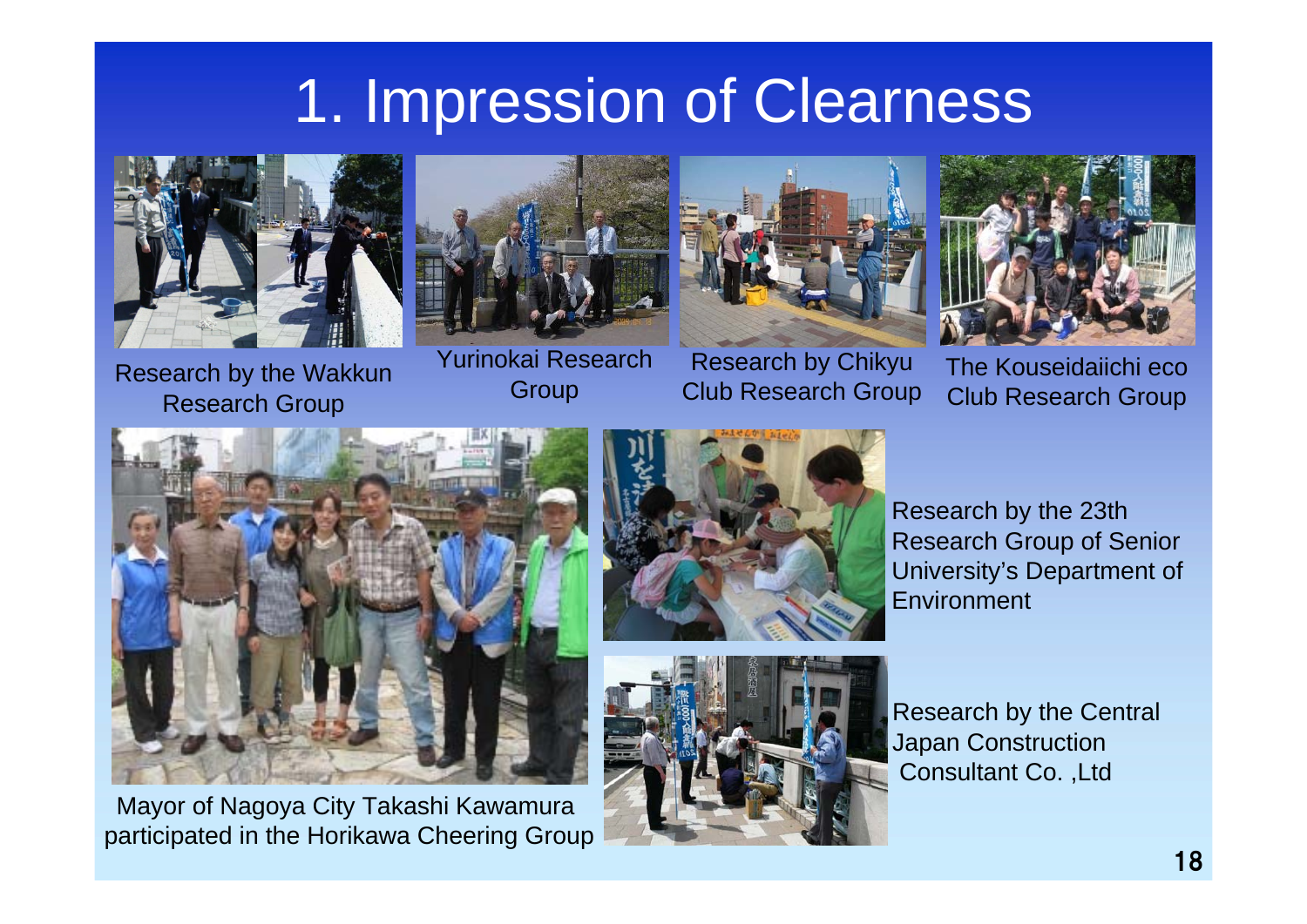### 1.1. The Rate of "Clear", "Clear a little" and "Neutral"

#### (With TRWKR, No Rain)



The impression of clearness between the Sanage Bridge and the Matsue Bridge was improved. The impression of clearness from spring to early summer is worse than that from autumn to early winter.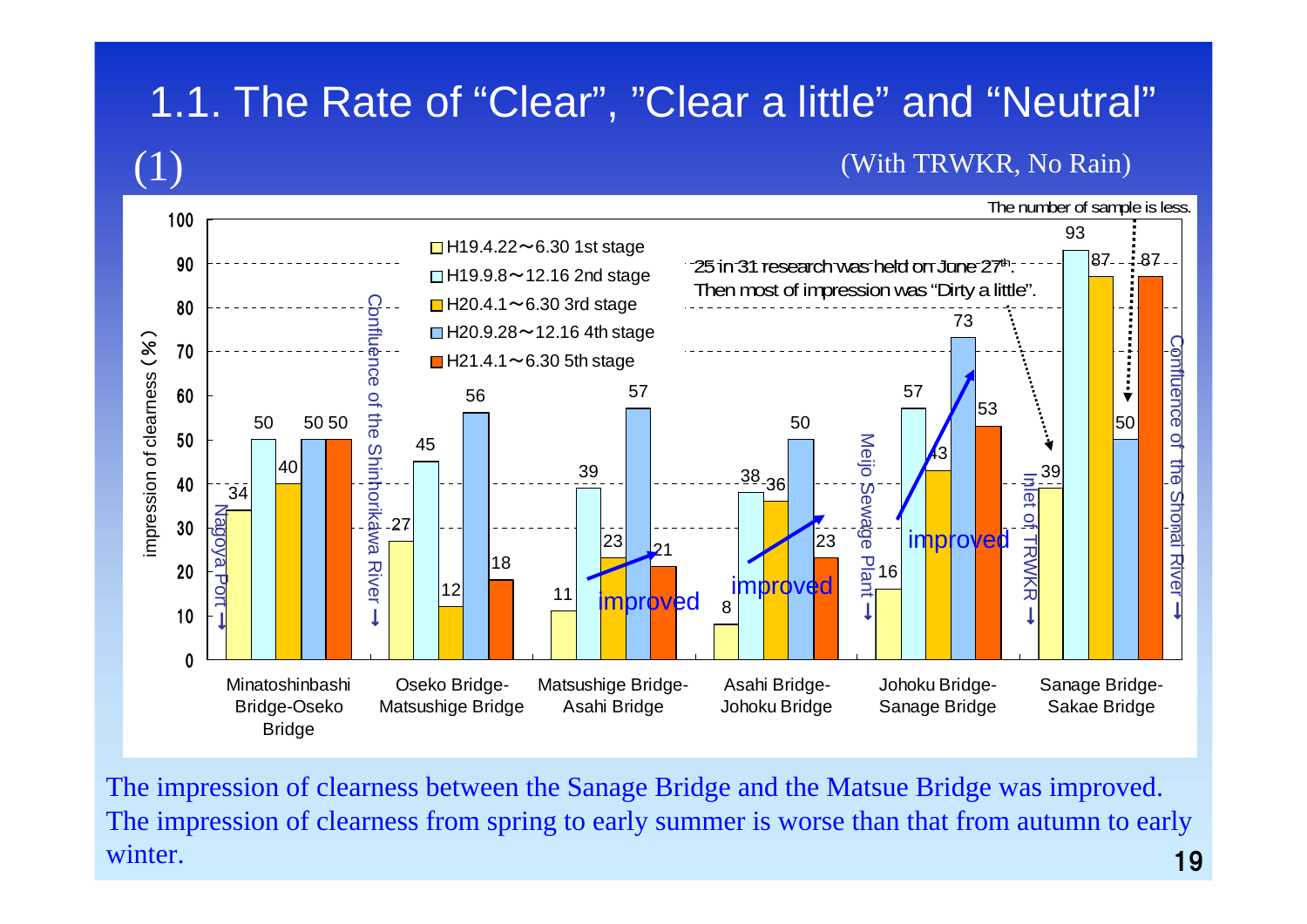#### 1.1. The Rate of "Clear", "Clear a little" and "Neutral"

■ How did the impression of clearness between the Sanage Bridge and the Minatoshinbashi Bridge change?

- In  $5<sup>th</sup>$  stage, the impression between the Sanage Bridge and the Matsusige Bridge was better than in the 1<sup>st</sup> stage. The rate of "Clear", "Clear a little" and "Neutral" increased.
- In the  $3<sup>rd</sup>$  and  $5<sup>th</sup>$  stage (from spring to early summer), the impression was worse than in the  $2<sup>nd</sup>$  and  $4<sup>th</sup>$  stage (from autumn to early winter). The rate of "Clear","Clear a little" and "Neutral" decreased.
- In the 5<sup>th</sup> stage, from the Sanage Bridge to the Johoku Bridge, the rate of "Clear", "Clear a little" and "Neutral" is 50%. The lower from the Johoku Bridge to the Asahi Bridge, that rate is 25%. From the Johoku Bridge to the Oseko Bridge, it decrease a little. Then the lower Horikawa River, the less the rate of "Clear", "Clear a little" and "Neutral".

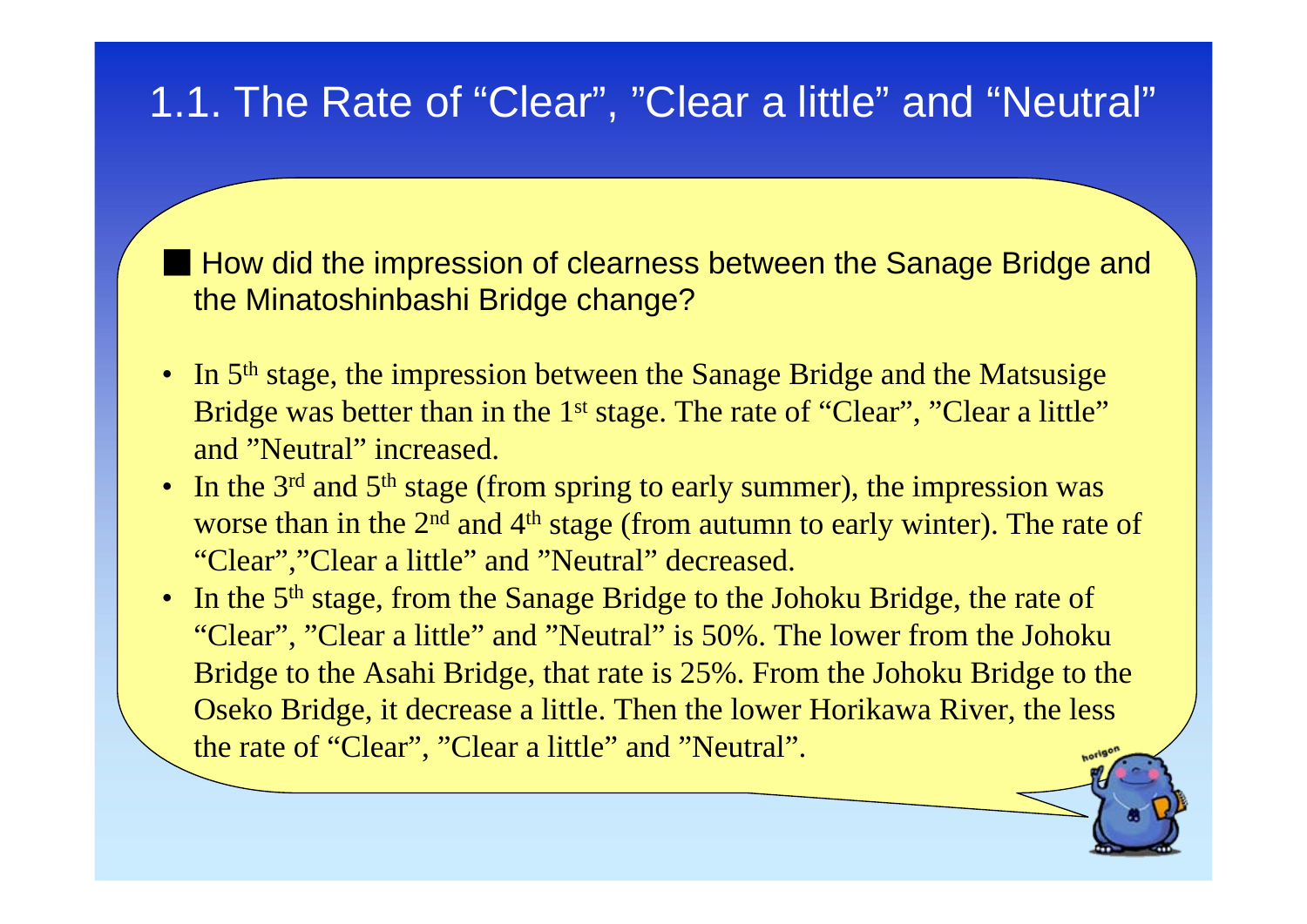## (2) Effect of TRWKR (No rain)

1<sup>st</sup> stage∼5<sup>th</sup> stage





**Are there any difference** of impression of clearness whether TRWKR is done or not ?

• The rate of "Clear", "Clear a little", "Neutral" with TRWKR was more than without it. Then the impression of clearness between the Sanage Bridge and the MinatosinbashiBridge was improved.

Average 34% with TRWKR Average 21% without TRWKR

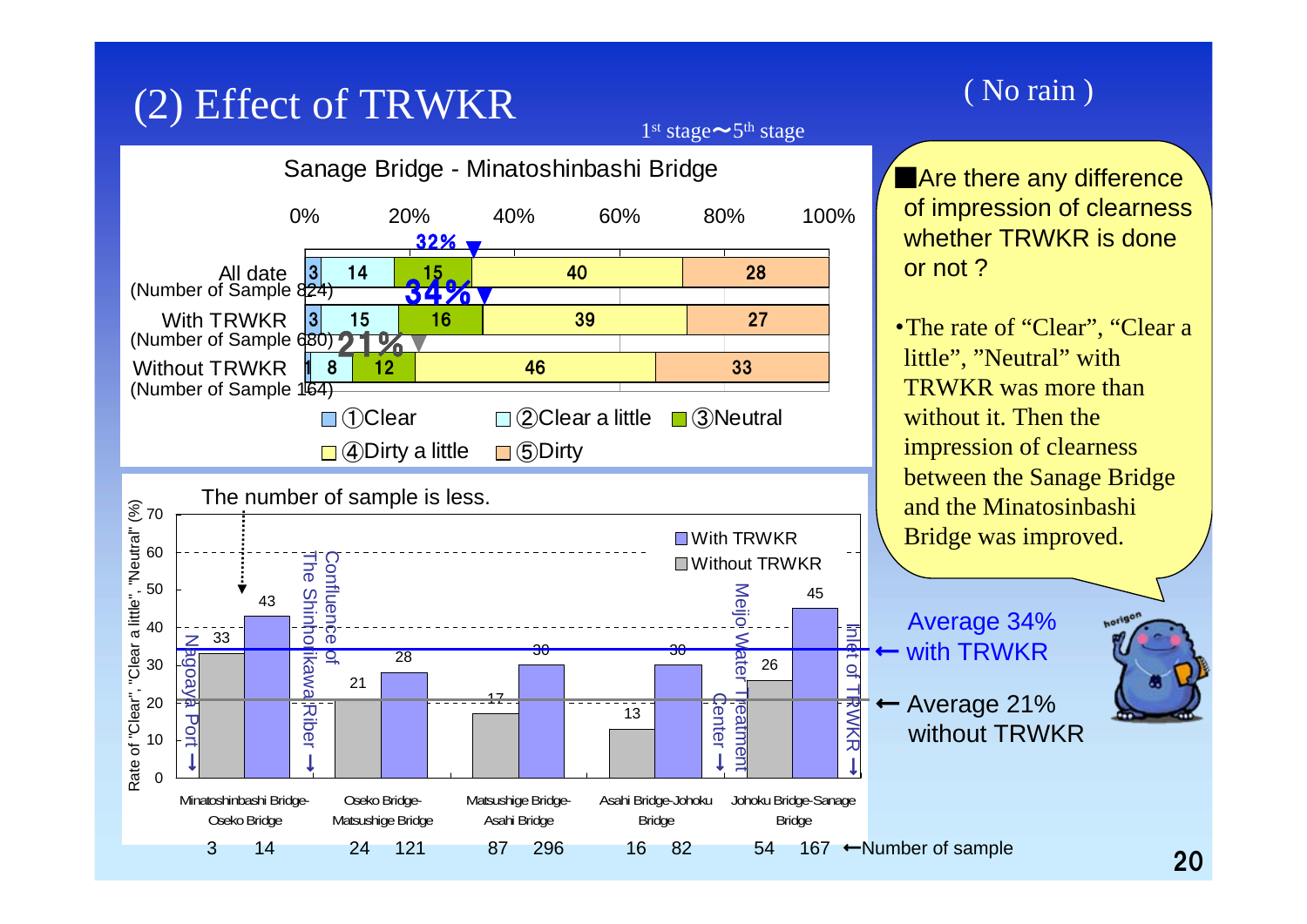## 1.2. Criterion for Judgment of the impression of clearness

between the Sanage Bridge and the Minatosinbashi Bridge

#### (1) Criterion for Judgment of "Dirty a little ", "Dirty"



■ What is the criterion for judgment of impression of clearness between the Sanage Bridge and the Minatoshinbashi Bridge ? The sum of  $\mathbb D$  Color (over 50%) and  $\mathbb Q$  Artificial garbage account for about 80%.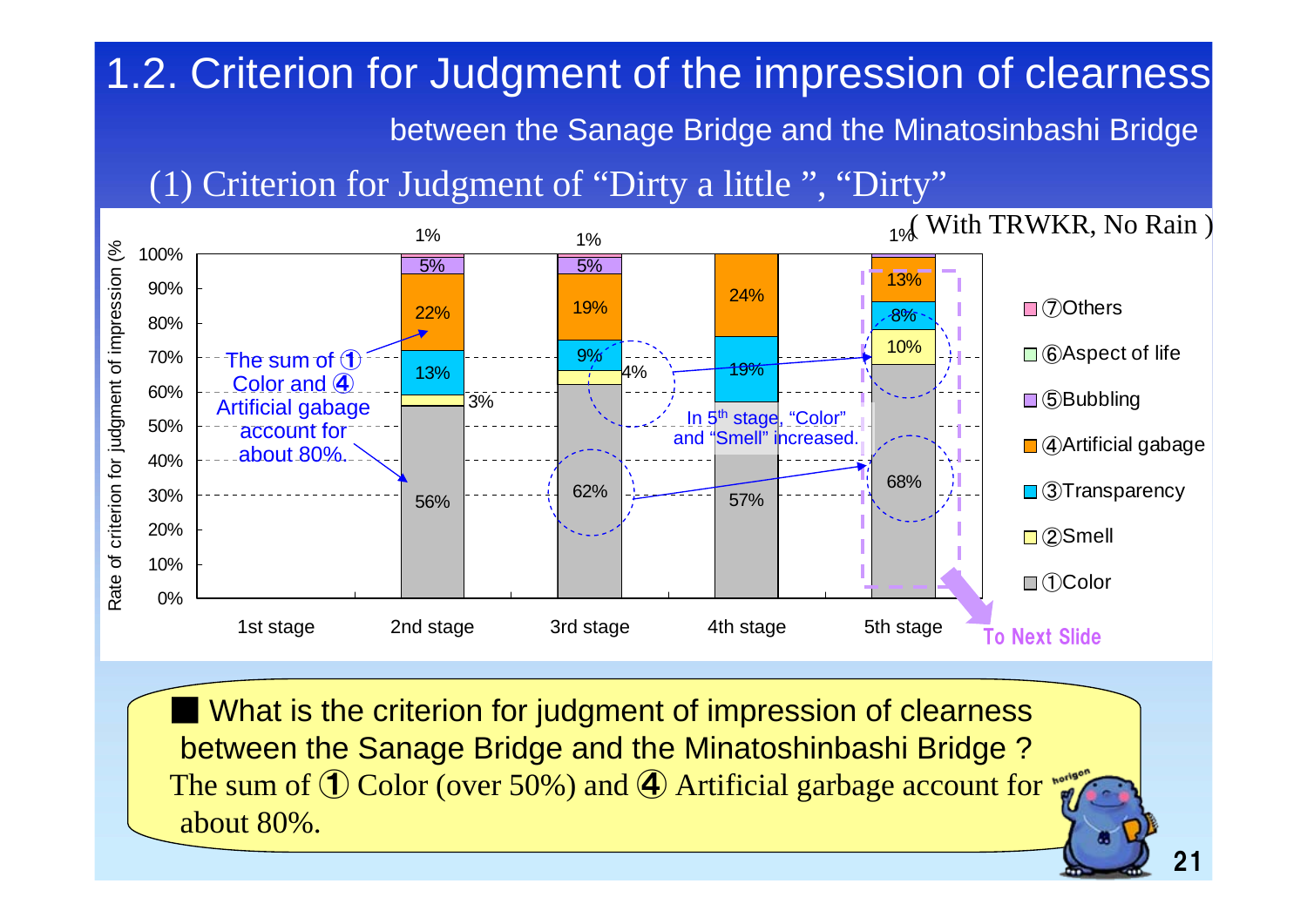## 1.2. Criterion for Judgment of the impression of clearness

b etween the Sanage Bridge to the Minatosinbashi Bridge

21

(1) Criterion for Judgment of "Dirty a little ", "Dirty"



- •In 5<sup>th</sup> stage, "Color" and "Smell" increased more than in 3<sup>rd</sup> stage.
- •In 5<sup>th</sup> stage, there are comments about sludge in reports between the Johoku Bridge and the Matsushige Bridge. Because of low tide, sludge etc. might be easily raised up. And this might be one of the reasons that "Color" and "Smell" increased.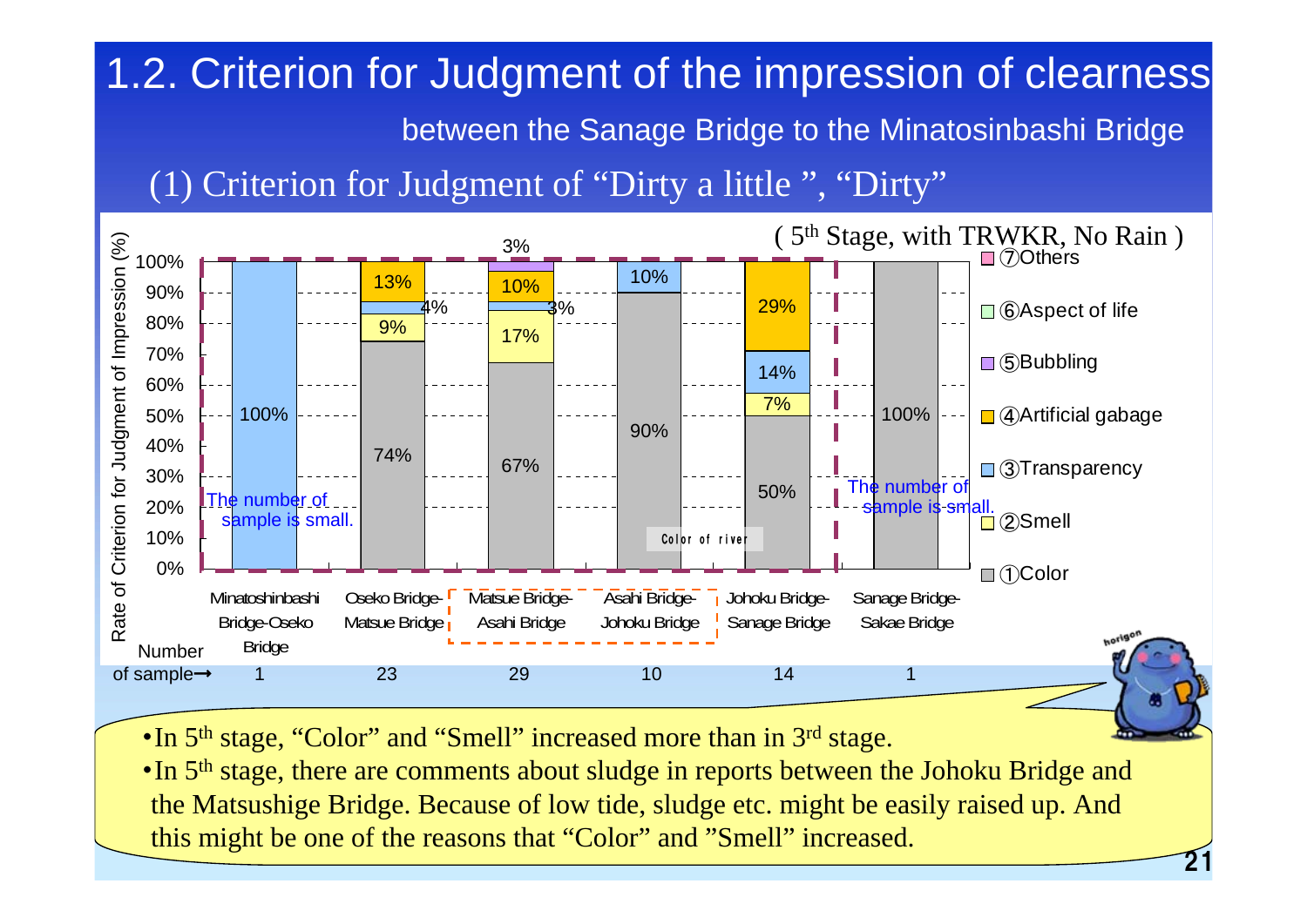## (2) Effect of TRWKR

#### Impression of Clearness from the 1st stage to the 5th stage



Sanage Bridge - Minatoshinbashi Bridge



■ Are there any difference of the criterion for judgment of impression of clearness whether TRWKR is done or not ?

The rate of "Color", "Smell" and "Transparency" changed.

- ・①Color:With TRWKR<Without TRWKR
- ・②Smell:With TRWKR>Without TRWKR
- ・③Transparency:With TRWKR>Without TRWKR